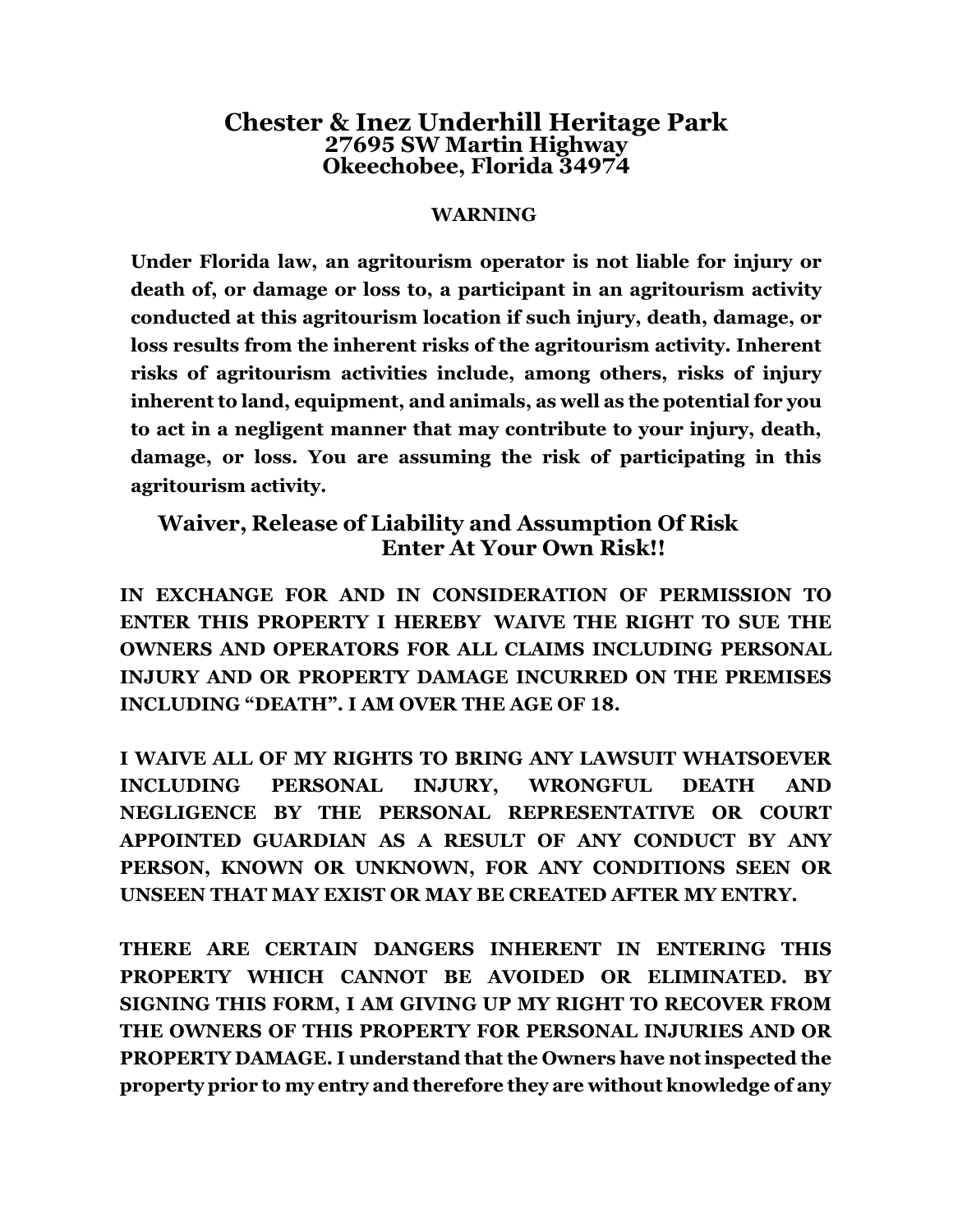**hazards, defects, circumstances or conditions, that may exist on the land or may be created by circumstances including but not limited to changes in weather or other invitees on the premises. I understand that the Owners and Operators do not make any representations regarding the condition of the property or its suitability for any particular purpose. I assume all risk and responsibility for any activity that I choose to engage in on the premises. I undersigned that the Owners and Operators do not make any representations regarding the condition of the property or its suitability for any particular purpose. I assume all risk and responsibility for any activity that I choose to engage in on the premises. I waive my right to sue the Owners and Operators for any injuries or damages to me or my property caused by the land or incurred while on this land.**

I agree to look solely to the person or persons that may be responsible for the damage to me or my property. **I Am Releasing Underhill Farms, Inc., C&C Underhill, Inc., Charles Edward Underhill, Individually and Charles Edward Underhill, Trustee Of The Charles Edward Underhill Revocable Trust Agreement, Aaron Underhill, and Cynthia Underhill, Individually and as Trustee Of the Cynthia Underhill Trust, and the Operators Plant Bamboo.**

#### **I HEREBY ACKNOWLEDGE THAT I HAVE READ THIS WAIVER AND RELEASE OF LIABILITY.**

| $\mathbf X$                              | $\Delta$ Date $\angle$ $\angle$ $\angle$ |
|------------------------------------------|------------------------------------------|
|                                          | PRINT NAME: Vour Phone #                 |
| <b>Address</b>                           |                                          |
|                                          |                                          |
|                                          | <b>Zip</b>                               |
|                                          |                                          |
| <b>Phone</b> $\#$ (<br><b>Your Email</b> | $\overline{a}$ ) - $\overline{a}$ -      |

**Children's names less than 18yrs. old that you are responsible for who accompanying you today or may in the future:**